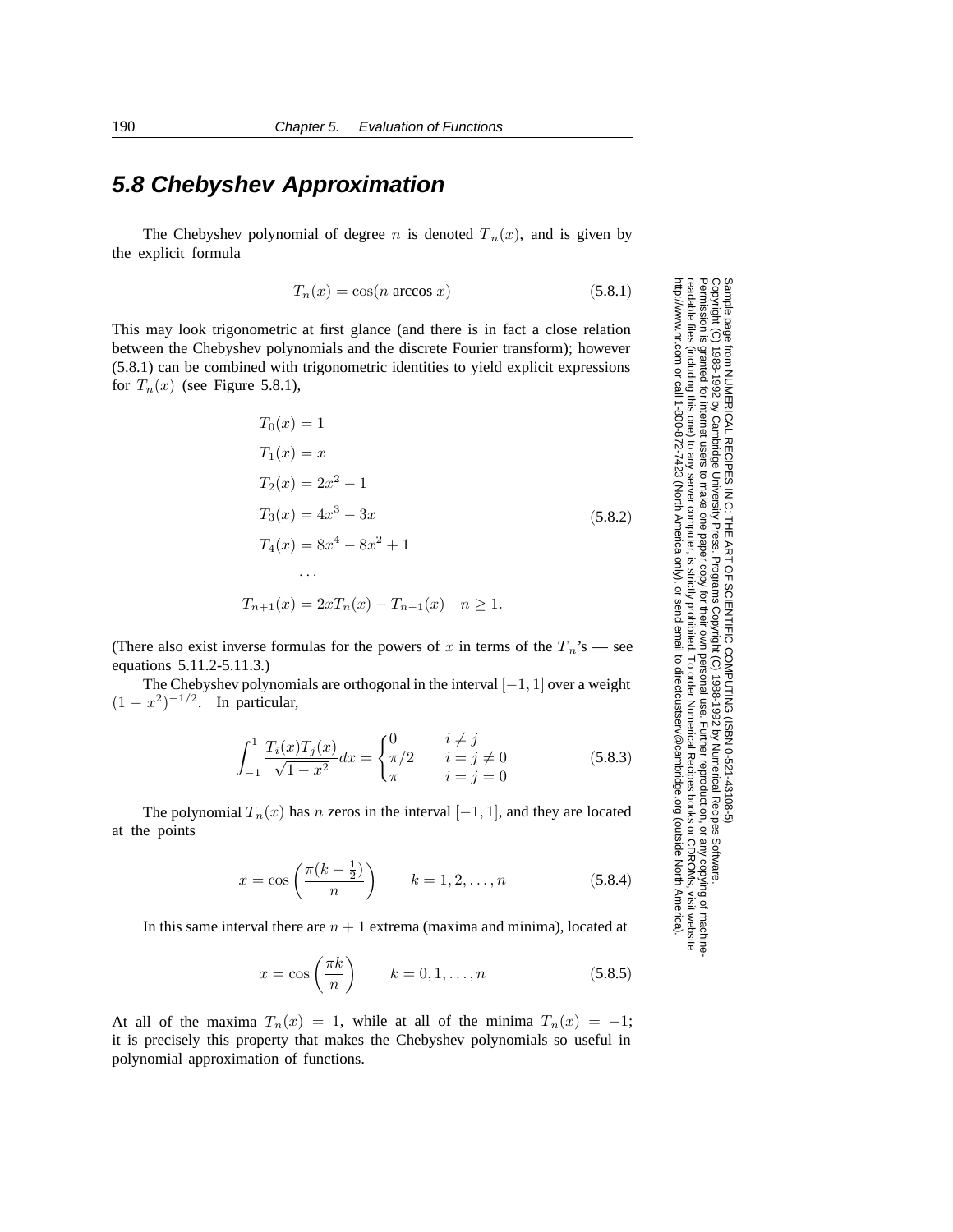

Figure 5.8.1. Chebyshev polynomials  $T_0(x)$  through  $T_6(x)$ . Note that  $T_j$  has *j* roots in the interval  $(-1, 1)$  and that all the polynomials are bounded between  $\pm 1$ .

The Chebyshev polynomials satisfy a discrete orthogonality relation as well as the continuous one (5.8.3): If  $x_k$  ( $k = 1, \ldots, m$ ) are the m zeros of  $T_m(x)$  given by (5.8.4), and if  $i, j < m$ , then

$$
\sum_{k=1}^{m} T_i(x_k) T_j(x_k) = \begin{cases} 0 & i \neq j \\ m/2 & i = j \neq 0 \\ m & i = j = 0 \end{cases}
$$
 (5.8.6)

It is not too difficult to combine equations (5.8.1), (5.8.4), and (5.8.6) to prove the following theorem: If  $f(x)$  is an arbitrary function in the interval  $[-1, 1]$ , and if N coefficients  $c_j$ ,  $j = 0, \ldots, N - 1$ , are defined by

$$
c_j = \frac{2}{N} \sum_{k=1}^{N} f(x_k) T_j(x_k)
$$
  
= 
$$
\frac{2}{N} \sum_{k=1}^{N} f\left[\cos\left(\frac{\pi (k - \frac{1}{2})}{N}\right)\right] \cos\left(\frac{\pi j (k - \frac{1}{2})}{N}\right)
$$
 (5.8.7)

then the approximation formula

$$
f(x) \approx \left[\sum_{k=0}^{N-1} c_k T_k(x)\right] - \frac{1}{2}c_0
$$
 (5.8.8)

Permission is granted for internet users to make one paper copy for their own personal use. Further reproduction, or any copyin Copyright (C) 1988-1992 by Cambridge University Press.Programs Copyright (C) 1988-1992 by Numerical Recipes Software. Sample page from NUMERICAL RECIPES IN C: THE ART OF SCIENTIFIC COMPUTING (ISBN 0-521-43108-5) g of machinereadable files (including this one) to any servercomputer, is strictly prohibited. To order Numerical Recipes booksor CDROMs, visit website http://www.nr.com or call 1-800-872-7423 (North America only),or send email to directcustserv@cambridge.org (outside North America).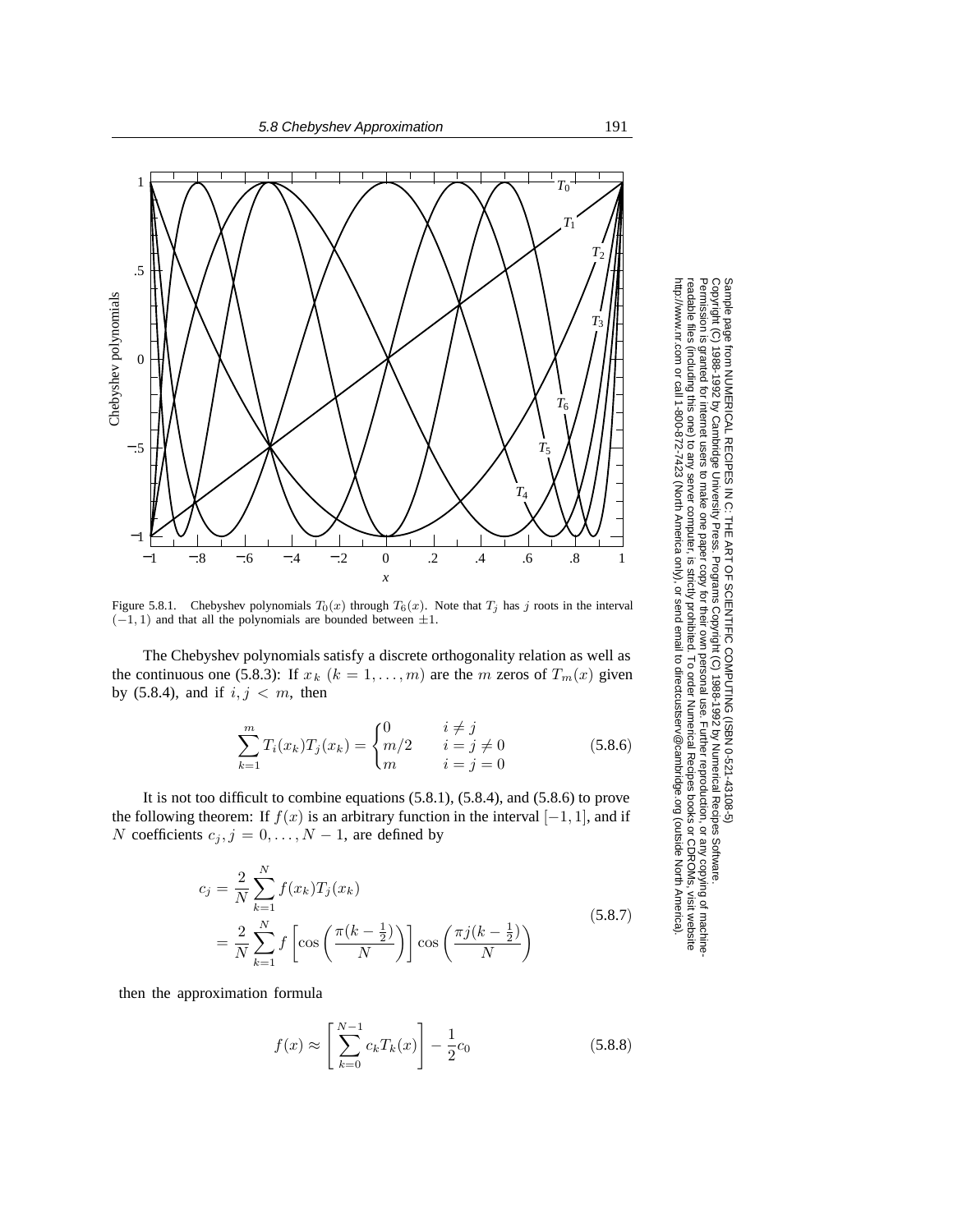is *exact* for x equal to all of the N zeros of  $T_N(x)$ .

For a fixed N, equation (5.8.8) is a polynomial in x which approximates the function  $f(x)$  in the interval [−1, 1] (where all the zeros of  $T_N(x)$  are located). Why is this particular approximating polynomial better than any other one, exact on some other set of N points? The answer is *not* that (5.8.8) is necessarily more accurate than some other approximating polynomial of the same order  $N$  (for some specified definition of "accurate"), but rather that (5.8.8) can be truncated to a polynomial of *lower* degree  $m \ll N$  in a very graceful way, one that *does* yield the "most accurate" approximation of degree m (in a sense that can be made precise). Suppose  $N$  is so large that (5.8.8) is virtually a perfect approximation of  $f(x)$ . Now consider the truncated approximation

$$
f(x) \approx \left[\sum_{k=0}^{m-1} c_k T_k(x)\right] - \frac{1}{2}c_0
$$
 (5.8.9)

with the same  $c_j$ 's, computed from (5.8.7). Since the  $T_k(x)$ 's are all bounded between  $\pm 1$ , the difference between (5.8.9) and (5.8.8) can be no larger than the sum of the neglected  $c_k$ 's ( $k = m, \ldots, N - 1$ ). In fact, if the  $c_k$ 's are rapidly decreasing (which is the typical case), then the error is dominated by  $c_m T_m(x)$ , an oscillatory function with  $m + 1$  equal extrema distributed smoothly over the interval  $[-1, 1]$ . This smooth spreading out of the error is a very important property: The Chebyshev approximation (5.8.9) is very nearly the same polynomial as that holy grail of approximating polynomials the *minimax polynomial*, which (among all polynomials of the same degree) has the smallest maximum deviation from the true function  $f(x)$ . The minimax polynomial is very difficult to find; the Chebyshev approximating polynomial is almost identical and is very easy to compute!

So, given some (perhaps difficult) means of computing the function  $f(x)$ , we now need algorithms for implementing (5.8.7) and (after inspection of the resulting  $c_k$ 's and choice of a truncating value  $m$ ) evaluating (5.8.9). The latter equation then becomes an easy way of computing  $f(x)$  for all subsequent time.

The first of these tasks is straightforward. A generalization of equation (5.8.7) that is here implemented is to allow the range of approximation to be between two arbitrary limits a and b, instead of just  $-1$  to 1. This is effected by a change of variable

$$
y \equiv \frac{x - \frac{1}{2}(b + a)}{\frac{1}{2}(b - a)}
$$
(5.8.10)

and by the approximation of  $f(x)$  by a Chebyshev polynomial in y.

```
#include <math.h>
#include "nrutil.h"
#define PI 3.141592653589793
```
void chebft(float a, float b, float c[], int n, float (\*func)(float)) Chebyshev fit: Given a function func, lower and upper limits of the interval [a,b], and a maximum degree n, this routine computes the n coefficients  $c[0..n-1]$  such that  $func(x) \approx$  $[\sum_{k=0}^{n-1} c_k T_k(y)] - c_0/2$ , where *y* and *x* are related by (5.8.10). This routine is to be used with moderately large n (e.g., 30 or 50), the array of c's subsequently to be truncated at the smaller value *<sup>m</sup>* such that c*<sup>m</sup>* and subsequent elements are negligible. {

int k, i: float fac,bpa,bma,\*f;

Permission is granted for internet users to make one paper copy for their own personal use. Further reproduction, or any copyin Copyright (C) 1988-1992 by Cambridge University Press.Programs Copyright (C) 1988-1992 by Numerical Recipes Software. Sample page from NUMERICAL RECIPES IN C: THE ART OF SCIENTIFIC COMPUTING (ISBN 0-521-43108-5) g of machinereadable files (including this one) to any servercomputer, is strictly prohibited. To order Numerical Recipes booksor CDROMs, visit website http://www.nr.com or call 1-800-872-7423 (North America only),or send email to directcustserv@cambridge.org (outside North America).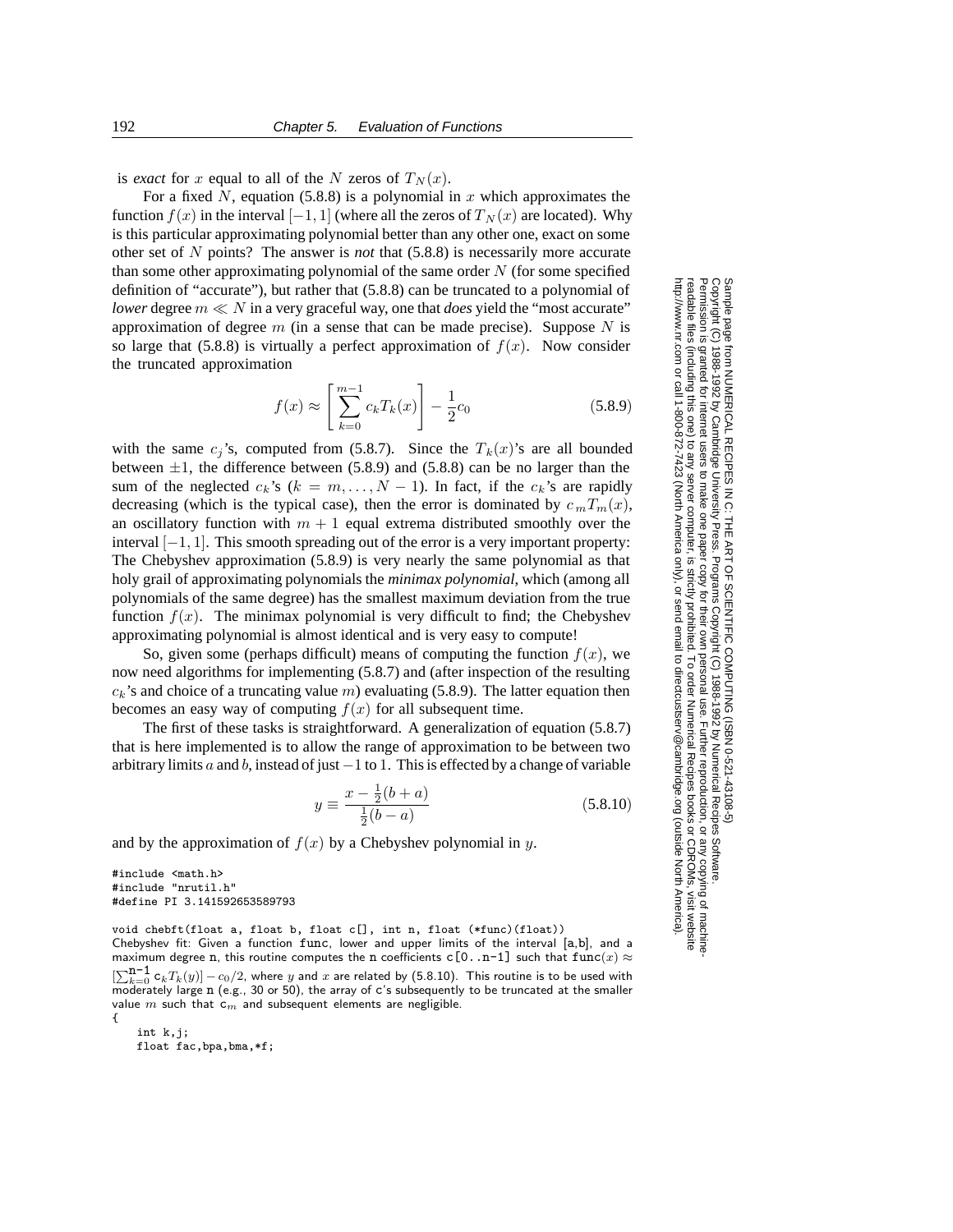```
f=vector(0,n-1);bma=0.5*(b-a);
    bpa=0.5*(b+a);<br>for (k=0; k \le n; k++) {
                                                 We evaluate the function at the n points required
         float y = cos(PI * (k+0.5)/n); by (5.8.7).
         f[k]=(*func)(y*bma+bpa);}
    fac=2.0/n;
    for (j=0; j \le n; j++) {
         double sum=0.0; We will accumulate the sum in double precision,<br>for (k=0; k \le n; k++) a nicety that you can ignore.
                                                     a nicety that you can ignore.
              sum += f[k]*cos(PI*j*(k+0.5)/n);c[j]=fac*sum;
    }
    free_vector(f,0,n-1);
}
```
(If you find that the execution time of chebft is dominated by the calculation of  $N^2$  cosines, rather than by the N evaluations of your function, then you should look ahead to §12.3, especially equation 12.3.22, which shows how fast cosine transform methods can be used to evaluate equation 5.8.7.)

Now that we have the Chebyshev coefficients, how do we evaluate the approximation? One could use the recurrence relation of equation (5.8.2) to generate values for  $T_k(x)$  from  $T_0 = 1, T_1 = x$ , while also accumulating the sum of (5.8.9). It is better to use Clenshaw's recurrence formula (§5.5), effecting the two processes simultaneously. Applied to the Chebyshev series (5.8.9), the recurrence is

> $d_{m+1} \equiv d_m \equiv 0$  $d_j = 2xd_{j+1} - d_{j+2} + c_j$   $j = m-1, m-2, \ldots, 1$  $f(x) \equiv d_0 = xd_1 - d_2 + \frac{1}{2}$  $rac{1}{2}c_0$  $(5.8.11)$

```
float chebev(float a, float b, float c[], int m, float x)
Chebyshev evaluation: All arguments are input. c[0..m-1] is an array of Chebyshev coeffi-
cients, the first m elements of c output from chebft (which must have been called with the
same a and b). The Chebyshev polynomial \sum_{k=0}^{m-1} c_k T_k(y) - c_0/2 is evaluated at a point
y = [x - (b + a)/2]/[(b - a)/2], and the result is returned as the function value.
{
    void nrerror(char error_text[]);
    float d=0.0,dd=0.0,sv,y,y2;
```

```
int j;
     if ((x-a)*(x-b) > 0.0) nrerror("x not in range in routine chebev");<br>y2=2.0*(y=(2.0*x-a-b)/(b-a)); Change of variable.
    y2=2.0*(y=(2.0*x-a-b)/(b-a));<br>
for (i=m-1;i>=1;i--) {<br>
Clenshaw's recurrence.
    for (j=m-1;j>=1;j-- {
          sv=d;
          d=y2*d-dd+c[j];
          dd=sv;
    }
     return y*d-dd+0.5*c[0]; Last step is different.
}
```
Permission is granted for internet users to make one paper copy for their own personal use. Further reproduction, or any copyin

computer, is strictly prohibited. To order Numerical Recipes books

or send email to directcustserv@cambridge.org (outside North America).

Sample page from NUMERICAL RECIPES IN C: THE ART OF SCIENTIFIC COMPUTING (ISBN 0-521-43108-5)

Programs Copyright (C) 1988-1992 by Numerical Recipes Software.

g of machine-

or CDROMs, visit website

Copyright (C) 1988-1992 by Cambridge University Press.

readable files (including this one) to any server

http://www.nr.com or call 1-800-872-7423 (North America only),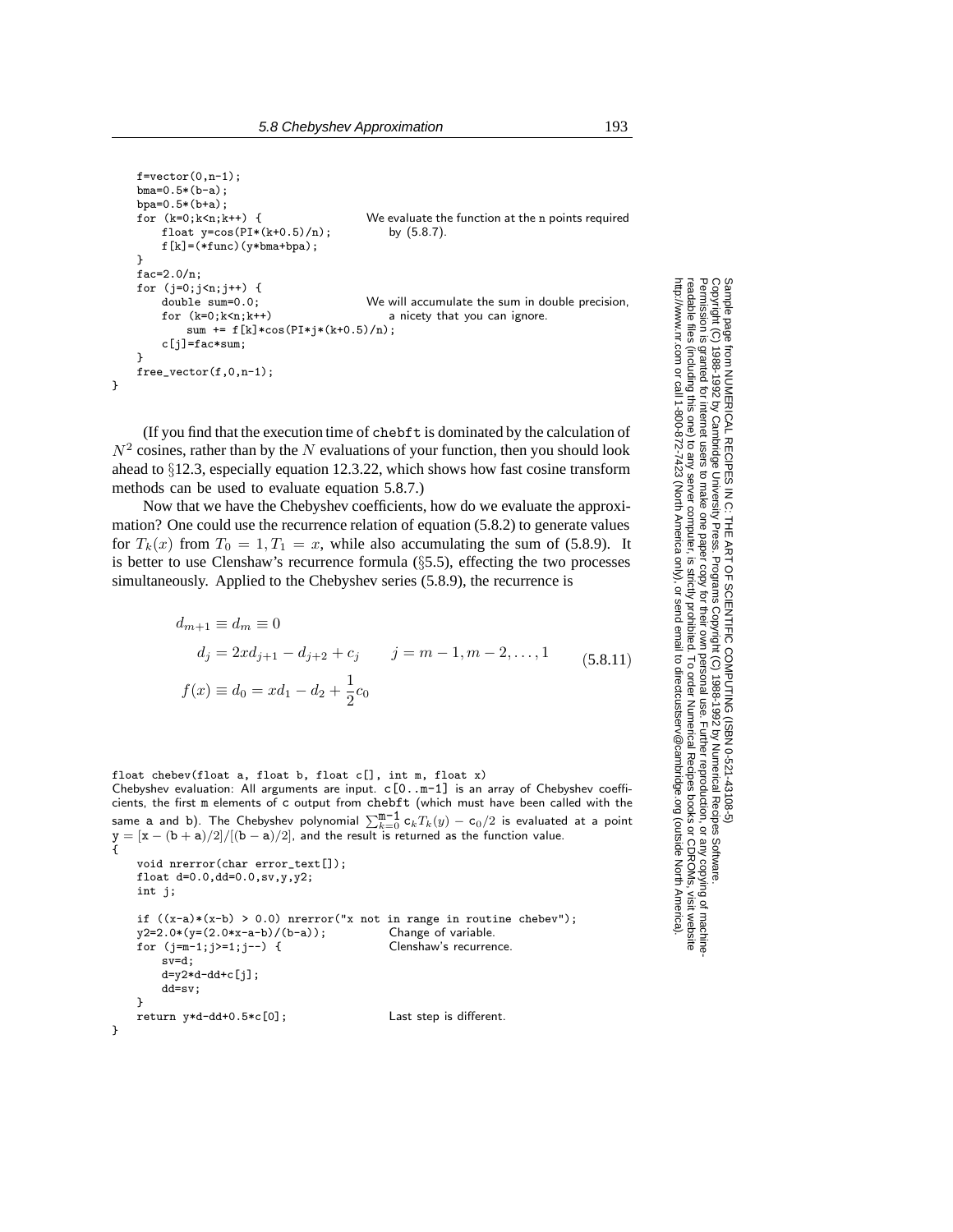If we are approximating an *even* function on the interval  $[-1, 1]$ , its expansion will involve only even Chebyshev polynomials. It is wasteful to call chebev with all the odd coefficients zero [1]. Instead, using the half-angle identity for the cosine in equation (5.8.1), we get the relation

$$
T_{2n}(x) = T_n(2x^2 - 1)
$$
\n(5.8.12)

Thus we can evaluate a series of even Chebyshev polynomials by calling chebev with the even coefficients stored consecutively in the array c, but with the argument x replaced by  $2x^2 - 1$ .

An odd function will have an expansion involving only odd Chebyshev polynomials. It is best to rewrite it as an expansion for the function  $f(x)/x$ , which involves only even Chebyshev polynomials. This will give accurate values for  $f(x)/x$  near  $x = 0$ . The coefficients  $c'_n$  for  $f(x)/x$  can be found from those for  $f(x)$  by recurrence:

$$
c'_{N+1} = 0
$$
  
\n
$$
c'_{n-1} = 2c_n - c'_{n+1}, \qquad n = N - 1, N - 3, ...
$$
\n(5.8.13)

Equation (5.8.13) follows from the recurrence relation in equation (5.8.2).

If you insist on evaluating an odd Chebyshev series, the efficient way is to once again use chebev with x replaced by  $y = 2x^2 - 1$ , and with the odd coefficients stored consecutively in the array c. Now, however, you must also change the last formula in equation (5.8.11) to be

$$
f(x) = x[(2y - 1)d_1 - d_2 + c_0]
$$
\n(5.8.14)

and change the corresponding line in chebev.

## CITED REFERENCES AND FURTHER READING:

- Clenshaw, C.W. 1962, Mathematical Tables, vol. 5, National Physical Laboratory, (London: H.M. Stationery Office). [1]
- Goodwin, E.T. (ed.) 1961, Modern Computing Methods, 2nd ed. (New York: Philosophical Library), Chapter 8.
- Dahlquist, G., and Bjorck, A. 1974, Numerical Methods (Englewood Cliffs, NJ: Prentice-Hall),  $\S 4.4.1, p. 104.$
- Johnson, L.W., and Riess, R.D. 1982, Numerical Analysis, 2nd ed. (Reading, MA: Addison-Wesley), §6.5.2, p. 334.
- Carnahan, B., Luther, H.A., and Wilkes, J.O. 1969, Applied Numerical Methods (New York: Wiley), §1.10, p. 39.

Sample page t<br>Copyright (C) Copyright (C) 1988-1992 by Cambridge University Press.Sample page from NUMERICAL RECIPES IN C: THE ART OF SCIENTIFIC COMPUTING (ISBN 0-521-43108-5) http://www.nr.com or call 1-800-872-7423 (North America only),readable files (including this one) to any serverPermission is granted for internet users to make one paper copy for their own personal use. Further reproduction, or any copyin from NUMERICAL RECIPES IN C. THE ART OF SCIENTIFIC COMPUTING (ISBN 0-521-43108-5)<br>1988-1992 by Cambridge University Press. Programs Copyright (C) 1989-1992 by Numnerical Recipes Software computer, is strictly prohibited. To order Numerical Recipes booksPrograms Copyright (C) 1988-1992 by Numerical Recipes Software. or send email to directcustserv@cambridge.org (outside North America). or CDROMs, visit website g of machine-